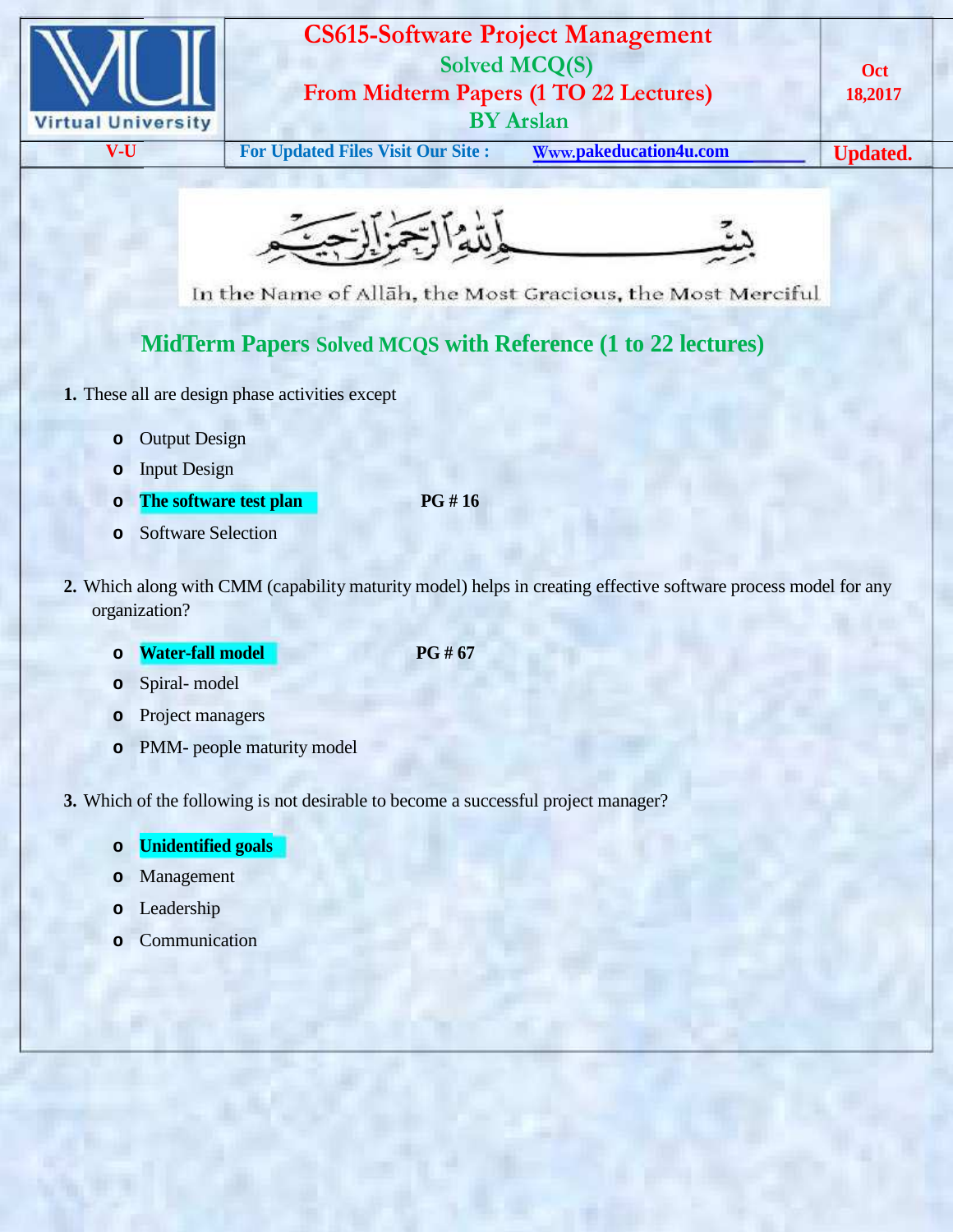| 4. The fourth, and current, phase of software solution began in the early |  |  |  |
|---------------------------------------------------------------------------|--|--|--|
|                                                                           |  |  |  |

**o 1990s. PG # 59**

**o** 1980s

- **o** 1970s
- **o** 1960s

**5.** Which one is the traditional software life cycle model?

- **o** The Prototyping Model
- **o** The incremental Model
- **o The Waterfall model PG # 67**
- **o** The Spiral model

**6.** includes consideration such as the post-implementation support activities provided to the customer.

- **o** Training plan creation
- **o** User acceptance plan
- **o** Implementation plan creation
- **o Support plan creation PG # 80**
- **7.** A software project that meets all the stated objectives is a success of
	- **o** Project quality
	- **o** Project fundamental purpose
	- **o Project management myth PG # 81**
	- **o** Project requirement

**8.** We can classify the problems that affect software projects into categories

- **o** Three
- **o Four PG # 85**

- **o** Five
- **o** Six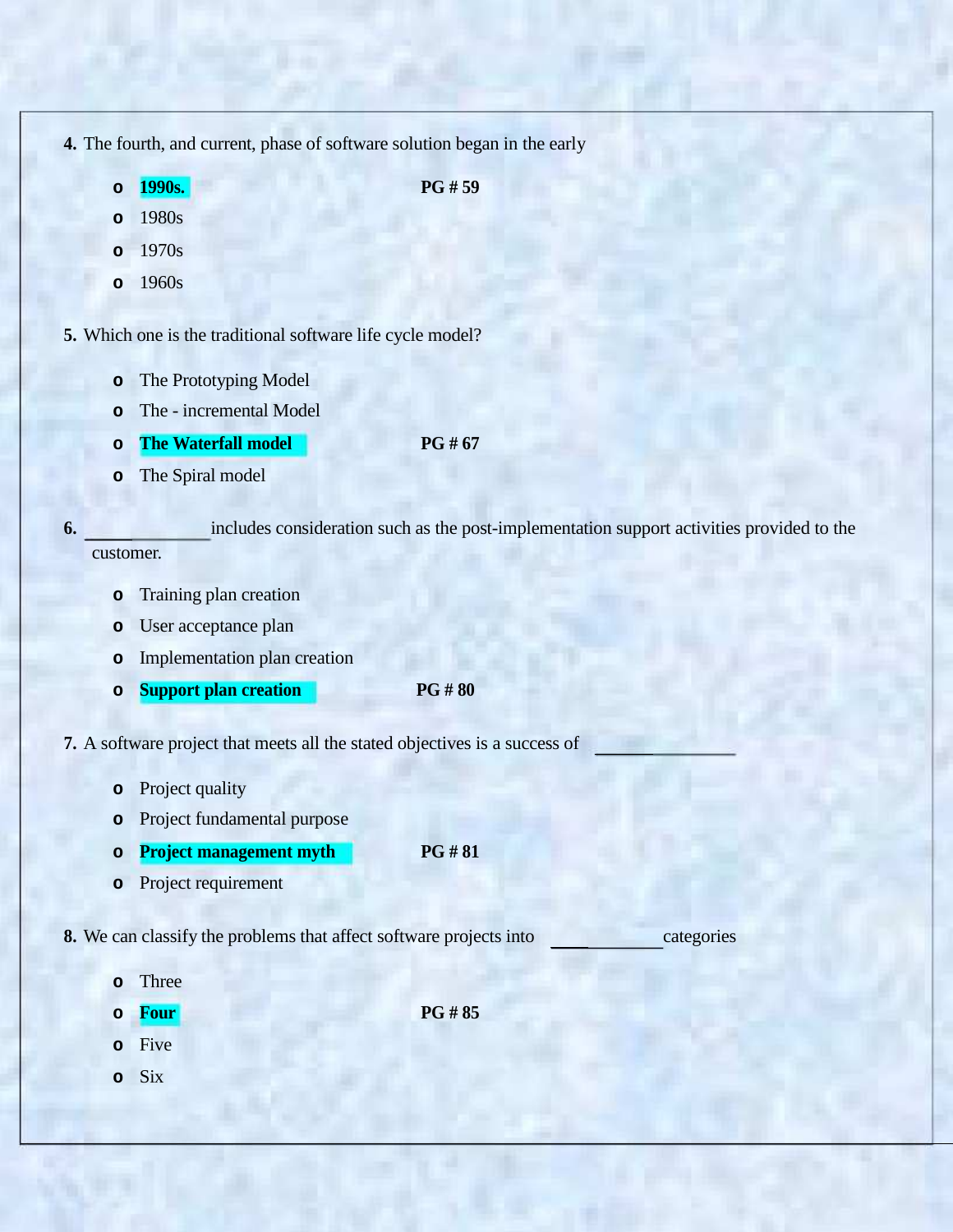**9.** Tools and techniques of the source selection process include all of the following except

- **o** Contract negotiation
- 

**o Correspondence Click Here For Reference**

- **o** Independent estimates
- **o** Screening system
- **10.** The model serves as a foundation for software
	- **o** Testing
	- **o Design PG # 95**
	- **o** Specifications
	- **o** Maintenance
- **11.** Controlling Versions is activity of
	- **o** Construction
	- **o** Design
	- **o** SCM **PG # 110**
	- **o** Testing

**12.** only one is the output of Initiating Process

**o Assumptions PG # 134**

**o Strategies PG # 135**

- **o** Strategic Plan
- **o** Selection Criteria
- **o** Historical Information

**13.** are the methods or processes required in total , or in some combination, to achieve the goals

- **o** Goals
- **o** Tasks
- **o** Objective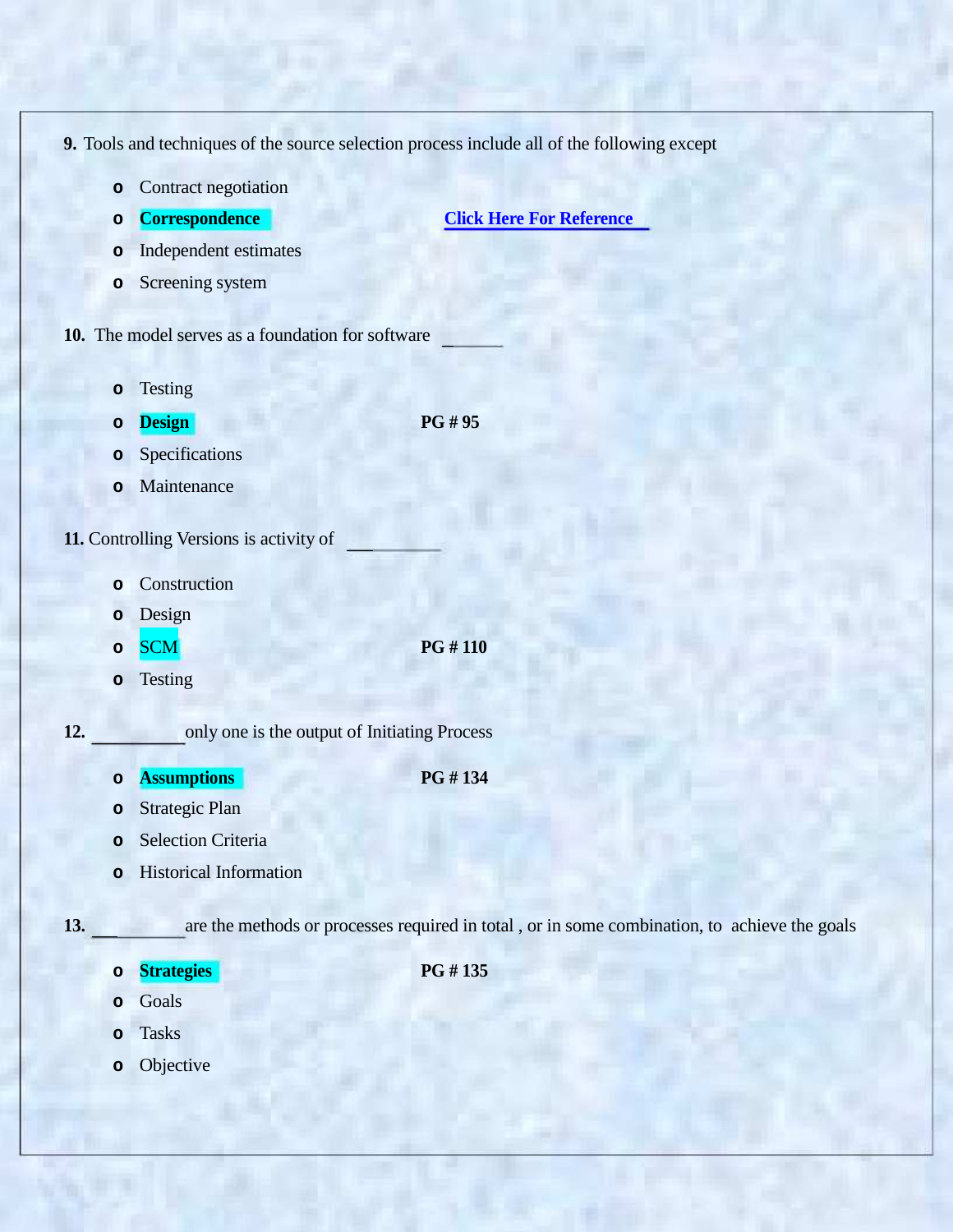- **14.** Synchronization control helps to ensure that parallel changes performed by two different people do .
	- **o Overwrite one another PG # 114**

- **o** May overwrite one another
- **o** Some time overwrite one another
- **o** Not over write one another
- **15.** Which of the following is a project execution task?
	- **o** Scope planning
	- **o** Scope definition
	- **o Cost estimation**
	- **o** Information Distribution

**16.** Project Cost Management includes the processes one of them is

- **o** Time estimate
- **o** Total cost
- **o Resource planning PG # 21**
- **o** Minimum cost
- **17.** Each process is described by .
	- **o** Inputs
	- **o** Tools & Techniques
	- **o** Outputs
	- **o Inputs, Tools & Techniques and Outputs PG # 131**

**18.** is responsible to plan, motivate, organize and control the people who do work on software.

- **o** Customers
- **o** Senior Managers
- **o Project Managers PG # 9**
- **o** Practitioners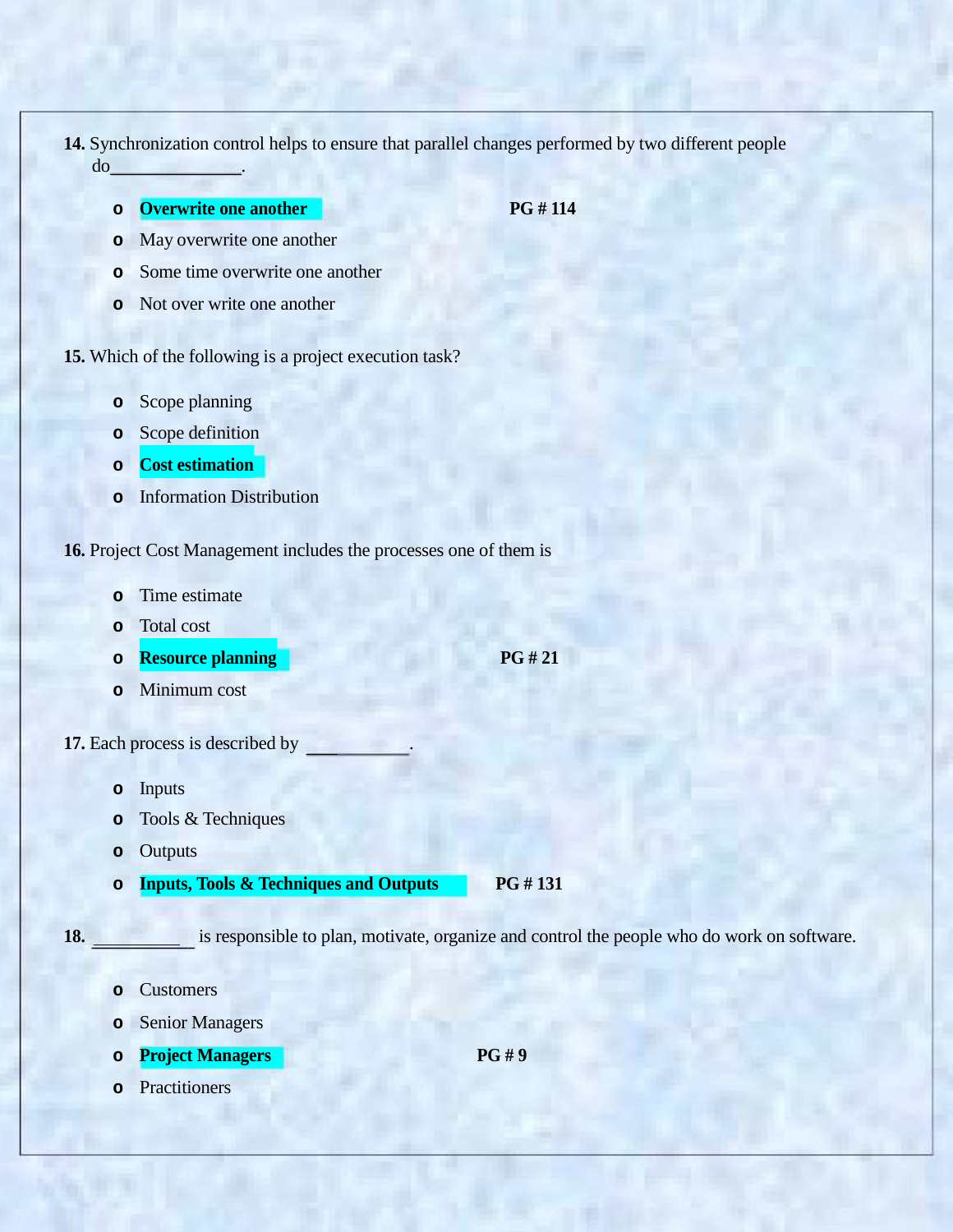**19.** Large corporations realized the benefits of using computers in .

- **o** 1970s
- **o** 1960s
- **o 1950s PG # 59 o** 1940s
	-

**20.** Which of the following is a Technology related problem?

- **o** Unstructured and hurried software development
- **o** Research -oriented software development
- **o** III defined scope
- **o Switching tools in mid way PG # 89**

**21.** Identify the category of people who do actual work on software development.

- **o** Customers
- **o Seniors managers PG # 149 and 76**

- **o** Project managers
- **o** Practitioners
- **22.** What limits the options of the project team?
	- **o** Technology
	- **o** Deliverables
	- **o Constraints**
	- **o** Assumptions

Constraints restrict the actions of the project team.

- **23.** To manage costs for software projects, you need an accurate estimation of costs. To do that, there is a sequence of steps that you need to perform, mark first step in sequence to perform.
	- **o** Estimate the cost of each activity
	- **o Identify the resources required for the project PG # 72**
	- **o** Set cost base lines for each activity
	- **o** Implement a control system for cost changes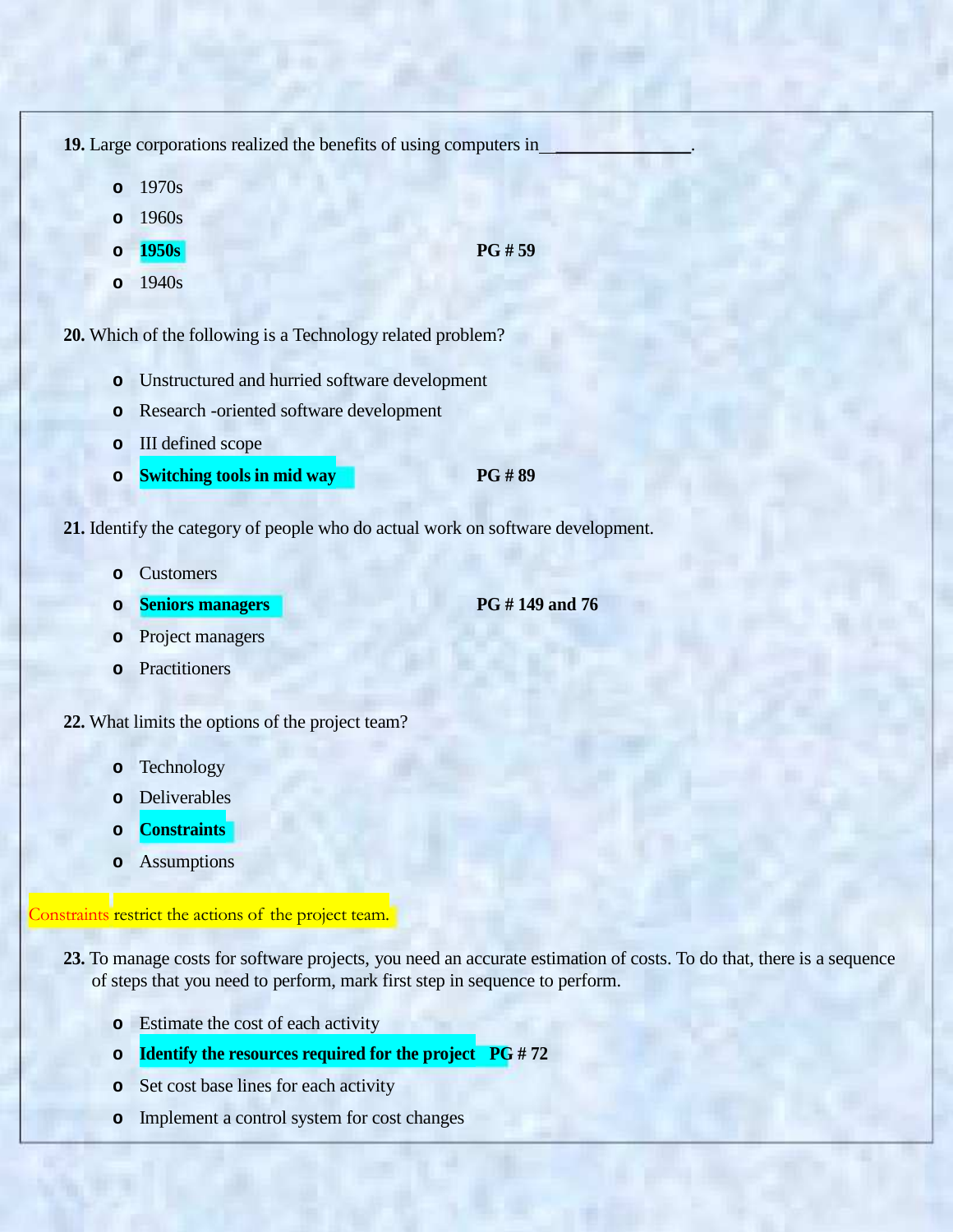**24.** The final activity for a project manager is

- **o Project closedown PG # 80**
- **o** Project implementation
- **o** Project execution
- **o** Project quality

25. In problem evaluation area of effort, once problems have been identified, the determines what information is to be produced by the new system and what data will be provided to the system.

**o Analyst PG # 94**

- **o** Designer
- **o** Coder
- **o** Manager

**26.** McCall (MCC77) and his colleagues proposed some software quality factors based on most important aspects of a software product:

- 
- **o** Four
- **o** Five
- **o** Six
	- 1. Product operation
	- 2. Product revision and
	- 3. Product transition

**27.** identifying and documenting interactivity dependencies

- **o** Activity Definition
- **o Activity Sequencing PG # 38**
- **o** Activity Duration Estimating
- **o** Resource Planning

**o Three PG # 120**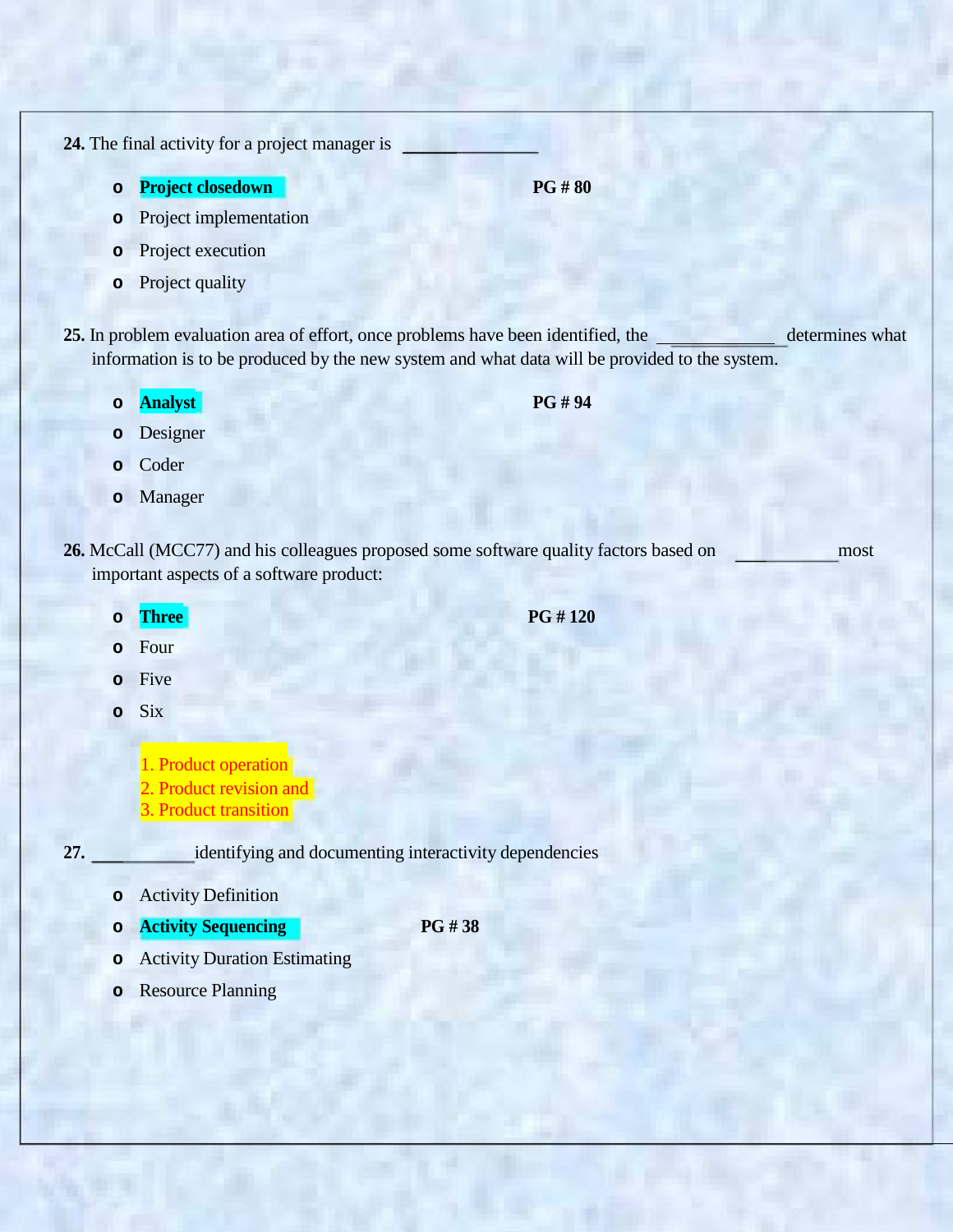|              | 28. Dividing a software project into phases helps yon in managing the   |                                                                                          | involved in the software project. |
|--------------|-------------------------------------------------------------------------|------------------------------------------------------------------------------------------|-----------------------------------|
| $\mathbf{o}$ | Complexities                                                            |                                                                                          |                                   |
| $\circ$      | Uncertainties                                                           |                                                                                          |                                   |
| $\circ$      | <b>Complexities, Uncertainties</b>                                      | PG #66                                                                                   |                                   |
| $\mathbf{o}$ | Size                                                                    |                                                                                          |                                   |
|              | 29. Low motivation is a<br>__ related problem.                          |                                                                                          |                                   |
| $\circ$      | Product                                                                 |                                                                                          |                                   |
| $\circ$      | <b>People</b>                                                           | <b>PG#85</b>                                                                             |                                   |
| $\circ$      | Technology                                                              |                                                                                          |                                   |
| $\circ$      | Processes                                                               |                                                                                          |                                   |
|              | 30. A Fuzzy user is a                                                   | related problem.                                                                         |                                   |
| $\mathbf{o}$ | People                                                                  |                                                                                          |                                   |
| $\circ$      | <b>Product</b>                                                          | <b>PG#89</b>                                                                             |                                   |
| $\circ$      | Process                                                                 |                                                                                          |                                   |
| $\circ$      | Technology                                                              |                                                                                          |                                   |
|              |                                                                         | 31. The process of ensuring that the project is running in the right direction is called |                                   |
| $\circ$      | Planning                                                                |                                                                                          |                                   |
| $\circ$      | Organizing                                                              |                                                                                          |                                   |
| $\circ$      | Monitoring                                                              |                                                                                          |                                   |
| $\mathbf{o}$ | <b>Controlling</b>                                                      | <b>PG#30</b>                                                                             |                                   |
|              | 32. According to the 80/20 rule, 80 percent of the defects arise due to |                                                                                          | of the process issues.            |
| $\mathbf{o}$ | 60 percent                                                              |                                                                                          |                                   |
| $\circ$      | 80 percent                                                              |                                                                                          |                                   |
| $\circ$      | 20 percent                                                              | PG #12                                                                                   |                                   |
| $\mathbf{o}$ | 100 percent                                                             |                                                                                          |                                   |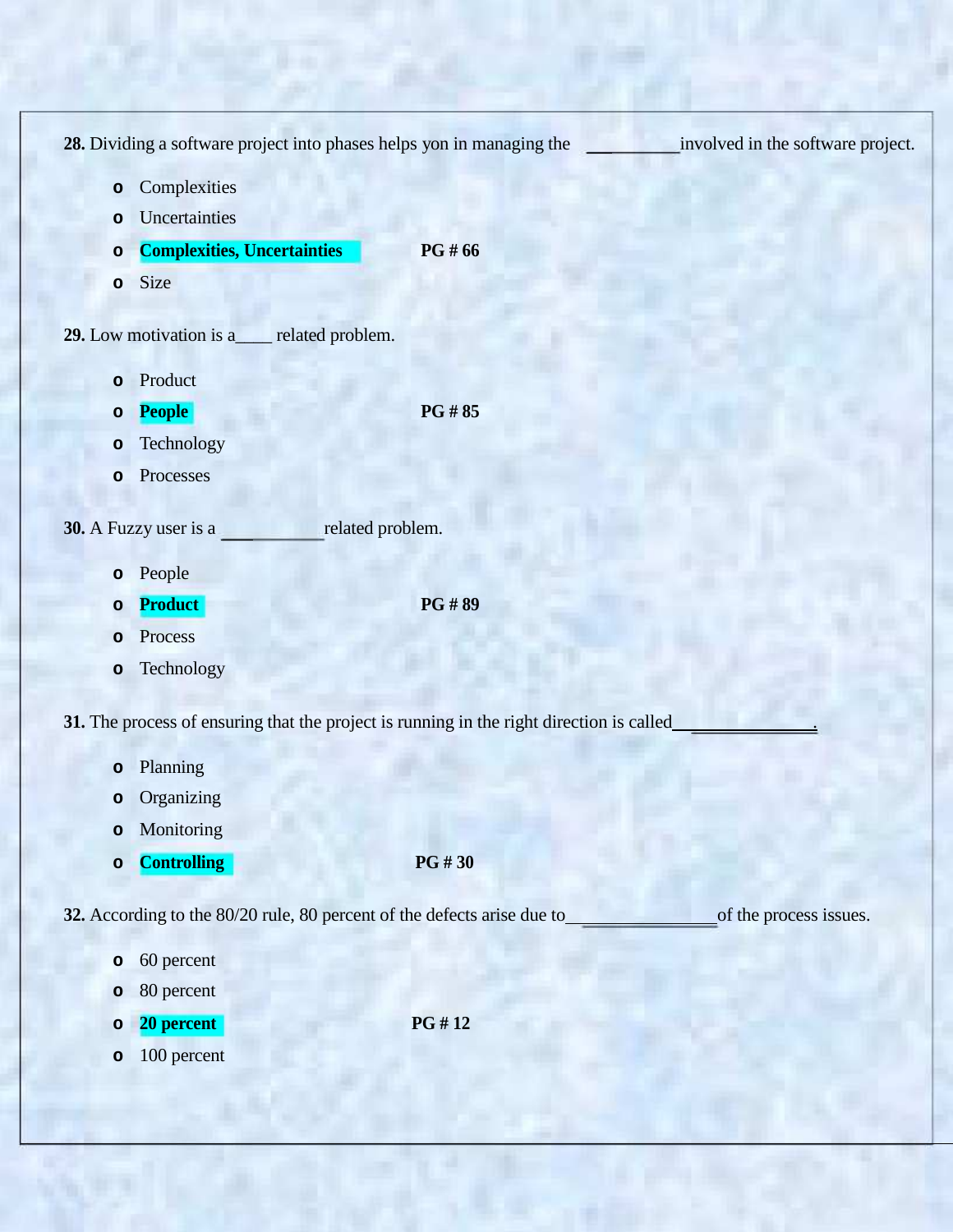- **33.** In understanding the organizations focusing symbols and meaning related to events. Culture is also important. It is fall under
	- **o** Structural frame
	- **o** Political frame
	- **o** Human resource frame
	- **o Symbolic frame**

| <b>Structural frame: Roles</b> | Human resources frame:     |
|--------------------------------|----------------------------|
| and responsibilities,          | Providing harmony          |
| coordination, and control.     | between needs of the       |
| Organizational charts help     | organization and needs     |
| describe this frame.           | of people.                 |
| Political frame: Coalitions    | Symbolic frame: Symbols    |
| composed of varied             | and meanings related to    |
| individuals and interest       | events. Culture, language, |
| groups. Conflict and           | traditions, and image are  |
| power are key issues.          | all parts of this frame.   |

**34.** Implementing software quality is often associated with the .

- **o** Manager
- **o Software developer PG # 76**
- **o** Stakeholder
- **o** Team lead

**35.** Software design is actually a multi-step process that focuses, on distinct attributes of a program.

- **o** Two
- **o** Three
- **o Four PG # 107**
- **o** Five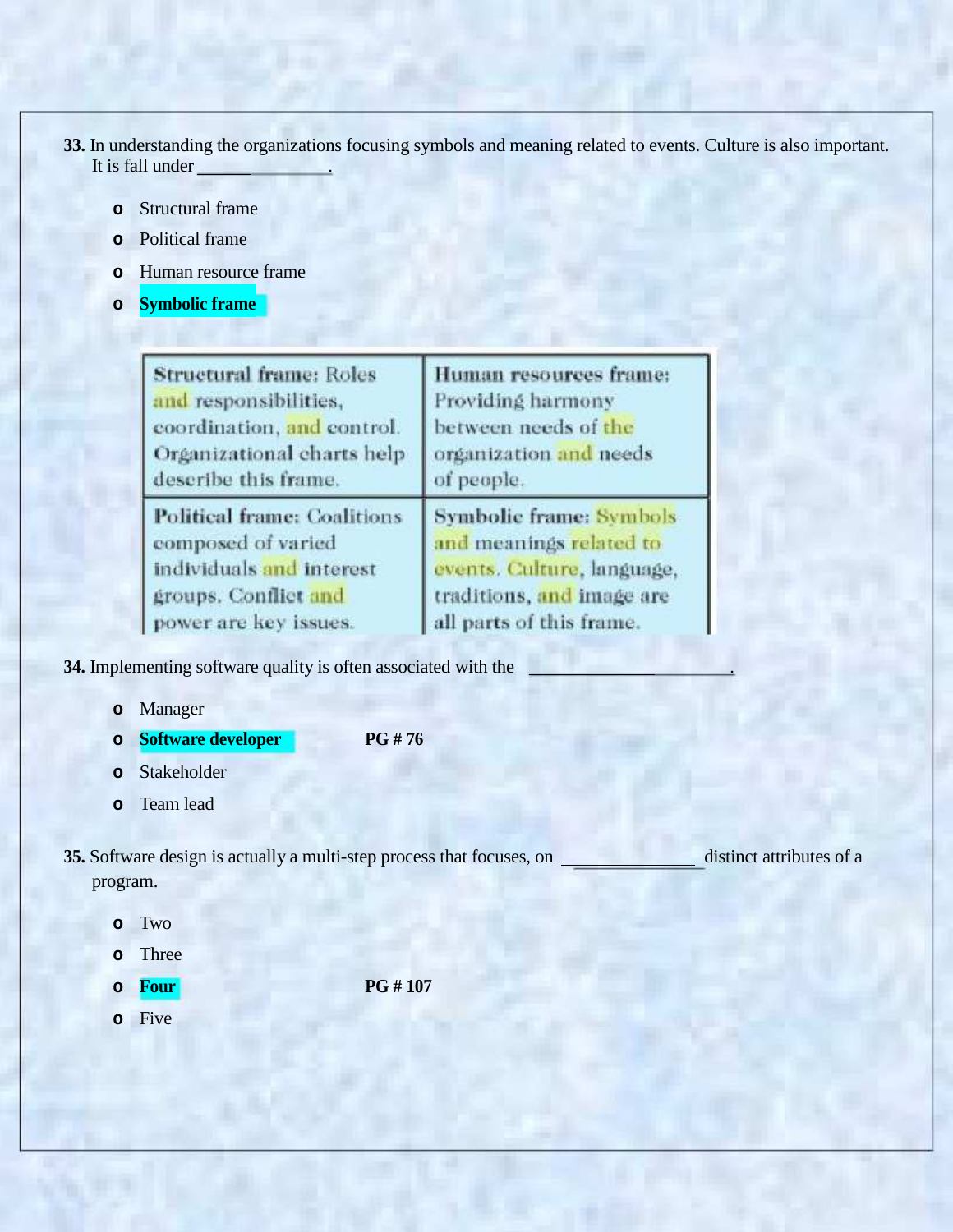|                    | 36. Project management processes can be organized into |                                         | groups?                                                                                                                |
|--------------------|--------------------------------------------------------|-----------------------------------------|------------------------------------------------------------------------------------------------------------------------|
|                    |                                                        |                                         |                                                                                                                        |
| $\circ$<br>$\circ$ | $\overline{3}$<br>$\overline{4}$                       |                                         |                                                                                                                        |
| $\circ$            | $\overline{\mathbf{5}}$                                | PG #131                                 |                                                                                                                        |
| $\circ$            | 9                                                      |                                         |                                                                                                                        |
|                    |                                                        |                                         |                                                                                                                        |
| 37.                |                                                        | of production volume usually comes from | of the producers.                                                                                                      |
| $\circ$            | 80%, 20%                                               | <b>PG#11</b>                            |                                                                                                                        |
| $\circ$            | 20%, 80%                                               |                                         |                                                                                                                        |
| $\circ$            | 40%, 60%                                               |                                         |                                                                                                                        |
| $\circ$            | 60%, 40%                                               |                                         |                                                                                                                        |
|                    | is made too early or too late.                         |                                         | 38. Decisions also have a--------------------element to them-the "right" decision may not be the "best' decision if it |
| $\circ$            | Cost                                                   |                                         |                                                                                                                        |
| $\circ$            | Quality                                                |                                         |                                                                                                                        |
| $\circ$            | <b>Time</b>                                            | PG #34                                  |                                                                                                                        |
| $\circ$            | None of the given                                      |                                         |                                                                                                                        |
| 39. A good         | decisions.                                             |                                         | system allows you to access relevant information and make informed                                                     |
| $\circ$            | Project management                                     |                                         |                                                                                                                        |
| $\circ$            | knowledge management                                   | <b>PG#70</b>                            |                                                                                                                        |
| $\circ$            | Organization management                                |                                         |                                                                                                                        |
| $\circ$            | Software management                                    |                                         |                                                                                                                        |

ī,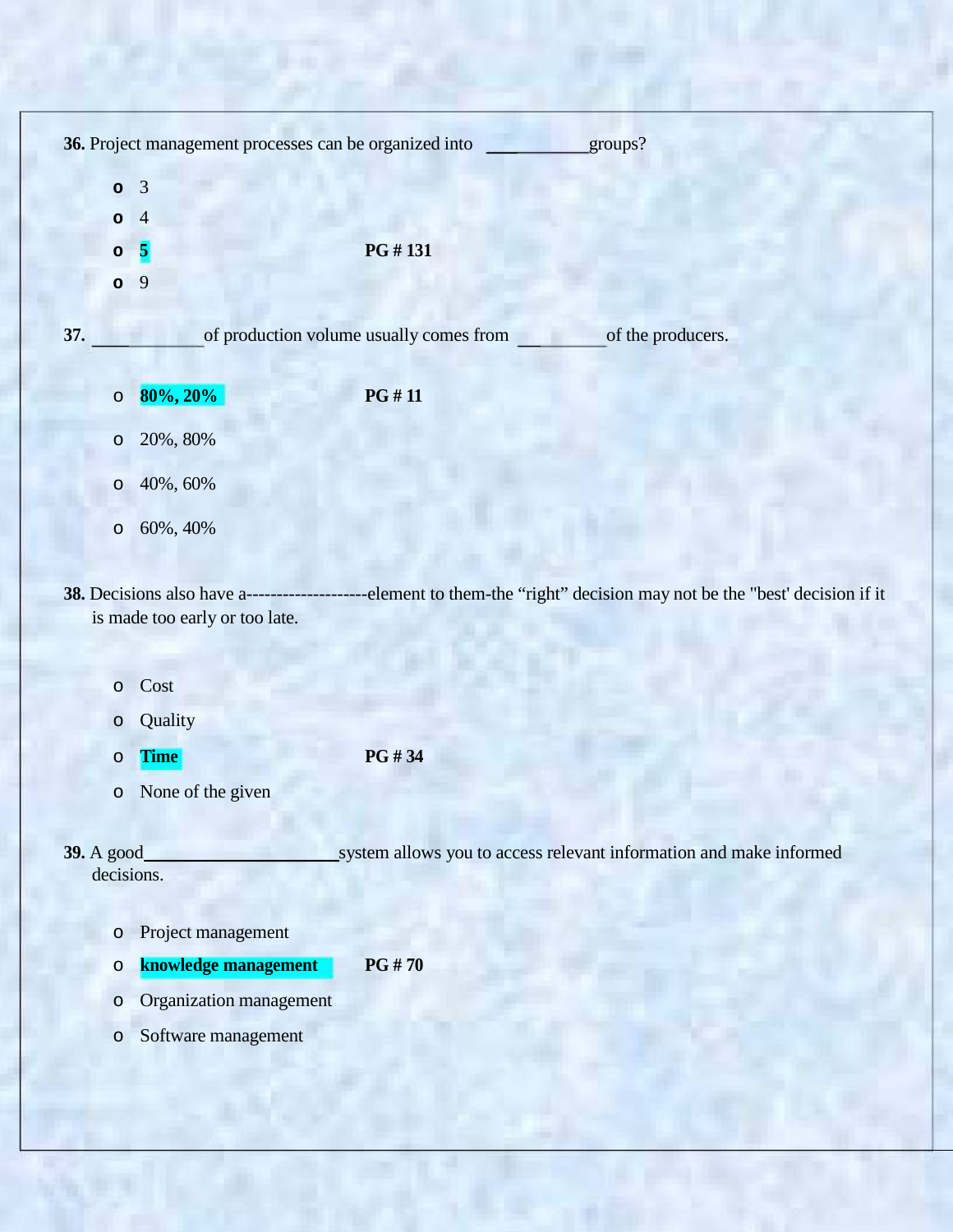**40.** Defined scope is a

- o Technology-related problems
- o **Product-related problems PG # 89**
- o Process-related problems
- o People-related problems
- **41.** During the period of \_\_\_\_\_\_\_\_\_, you will find that software that was produced was generally over budgeted, under scheduled, and of poor quality.
	- o **Software crisis PG # 61**
	- o Software Development
	- o Tracking
	- o Quality Assurance

**42.** means that every project has a definite beginning and a definite end.

- o Permanent
- o **Temporary PG # 3**
- o Unique
- o Services

**43.** We can classify the problems that affect software projects into categories

o 3 o **4 PG # 85** o 5 o 6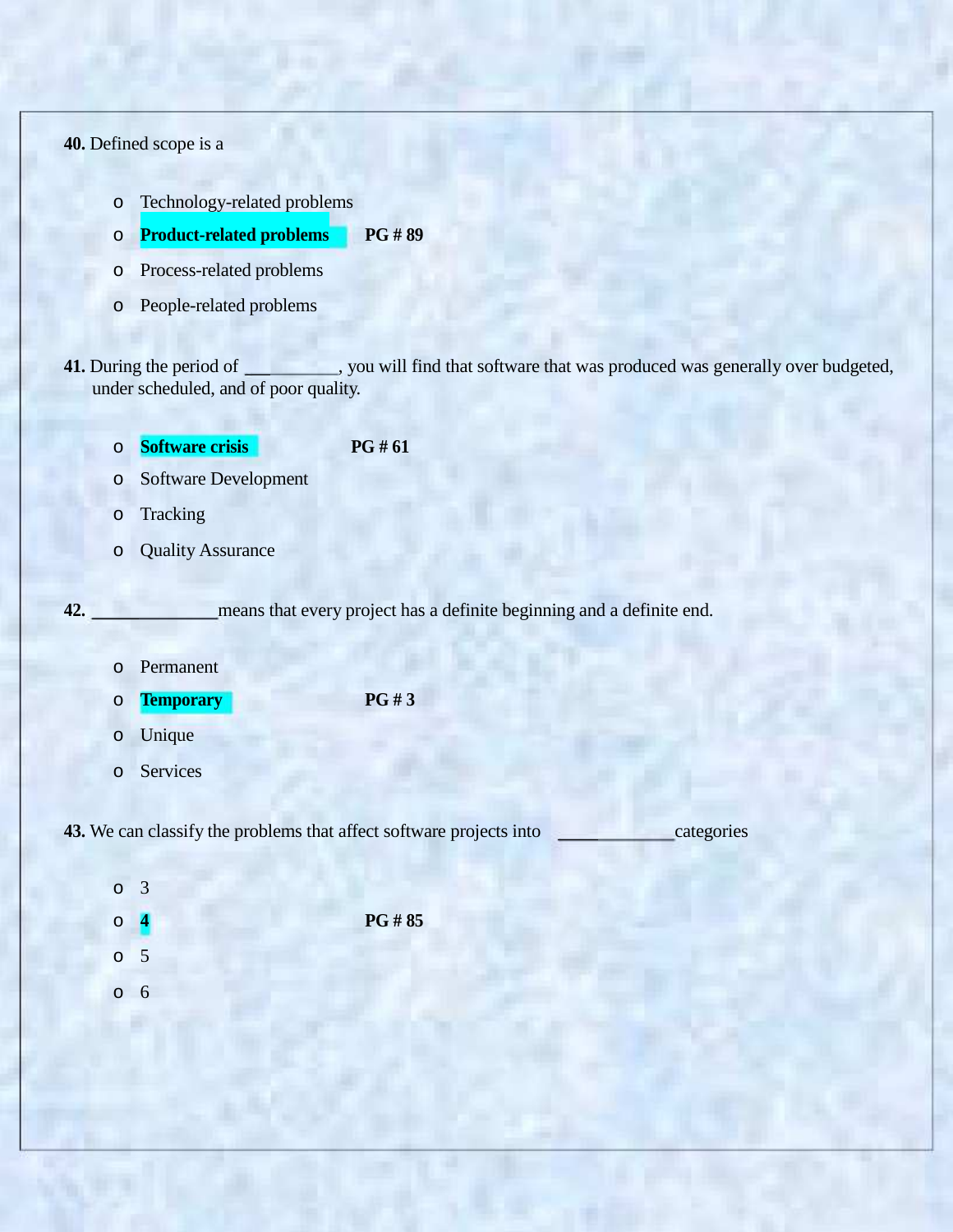| 44. | budget       | includes the processes required to ensure that the project is completed within the approved |  |
|-----|--------------|---------------------------------------------------------------------------------------------|--|
|     |              |                                                                                             |  |
|     | $\circ$      | <b>Project Time Management</b>                                                              |  |
|     | O            | <b>Project Quality Management</b>                                                           |  |
|     | O            | <b>Project Resource Management</b>                                                          |  |
|     | $\circ$      | <b>Project Cost Management</b><br>PG # 21                                                   |  |
|     |              |                                                                                             |  |
| 45. |              | managing the relationship with the seller.                                                  |  |
|     | $\circ$      | <b>Source Selection</b>                                                                     |  |
|     | $\circ$      | None of the given                                                                           |  |
|     | $\circ$      | <b>Contract Closeout</b>                                                                    |  |
|     | $\circ$      | <b>PG#42</b><br><b>Contract Administration</b>                                              |  |
|     |              |                                                                                             |  |
|     |              | 46. These all are Product Revision Factors except                                           |  |
|     |              | PG #121                                                                                     |  |
|     | $\circ$<br>O | <b>Usability</b><br>Maintainability                                                         |  |
|     | $\circ$      | Flexibility                                                                                 |  |
|     | $\circ$      | Testability                                                                                 |  |
|     |              |                                                                                             |  |
|     |              | 47. Thy quality of software is said to be high if it meets the                              |  |
|     |              |                                                                                             |  |
|     | $\circ$      | <b>Standards, defined for the product</b><br>PG #118                                        |  |
|     | $\circ$      | Procedures, defined for the product                                                         |  |
|     | $\circ$      | Standards and procedures, defined for the product                                           |  |
|     | $\circ$      | Design defined for product                                                                  |  |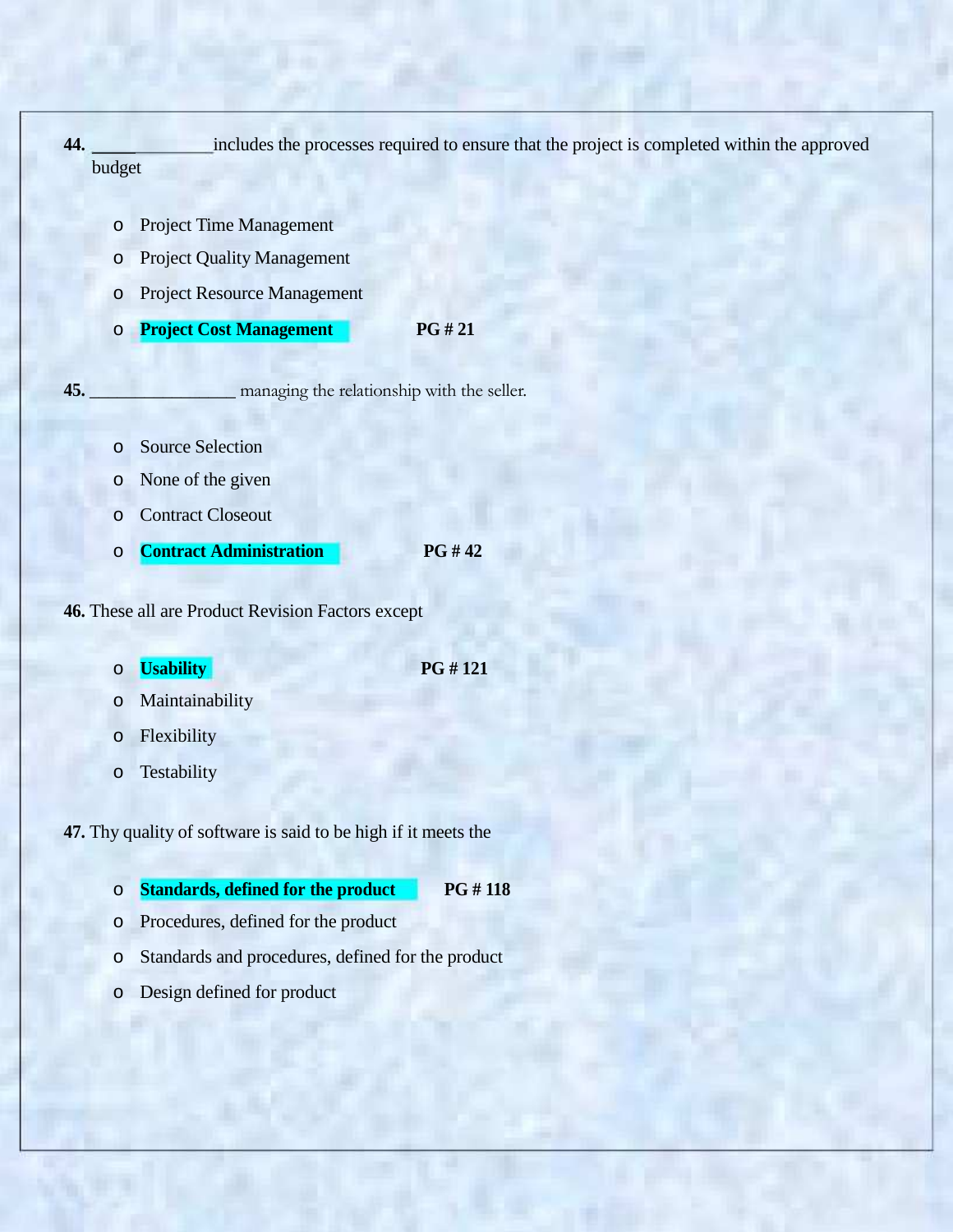**48.** Which of the following might require re-baselining of the cost baseline?

- o Corrective action
- o Revised cost estimates
- o Updates to the cost management plan
- o **Budget updates**

## Budget updates might require cost re-baselining.

- **49.** Version control combines to manage different versions of configuration objects that are created during software product development.
	- o Procedure
	- o Tools

o **Procedure and Tools PG # 111**

o None of given

**50.** ensures that appropriate steps to follow the product development procedures are earned out

- o Quality Management
- o Design
- o **Process monitoring PG # 123**
- o Quality control

**51.** Synchronization control helps to ensure that parallel changes performed by two different people do .

- o **Not overwrite one another PG # 114**
- o Overwrite One another
- o May overwrite one another
- o None of given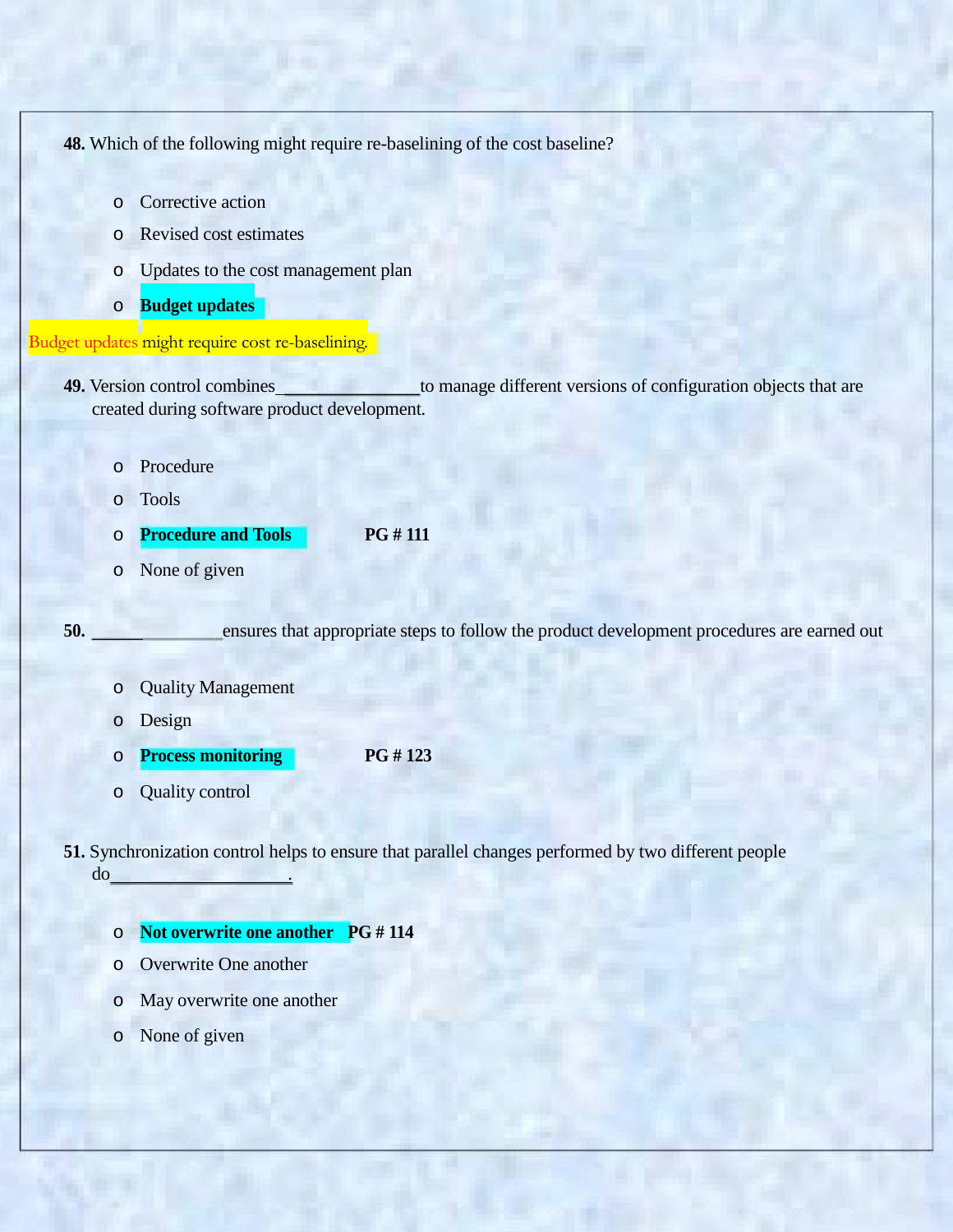**52.** Software design is actually a multi-step process that focuses on distinct attributes of a program o 2 o 3 o **4 PG # 107** o 5 **53.** The US DOD (1988) defines software quality rather simply as o **The ability of a software product to satisfy its specified requirements PG # 118** o "An inherent or distinguishing characteristic or a property" o "Quality is in the eye of the beholder, a matter, of the client's judgment." o All of the given **54.** Reviews conducted at each of this phase/s o Analysts o Design o Coding o **All of given PG # 124 55. insures that the standards laid down for a preset are followed.** o Quality assurance o Quality control o **Product evaluation PG # 123** o Process control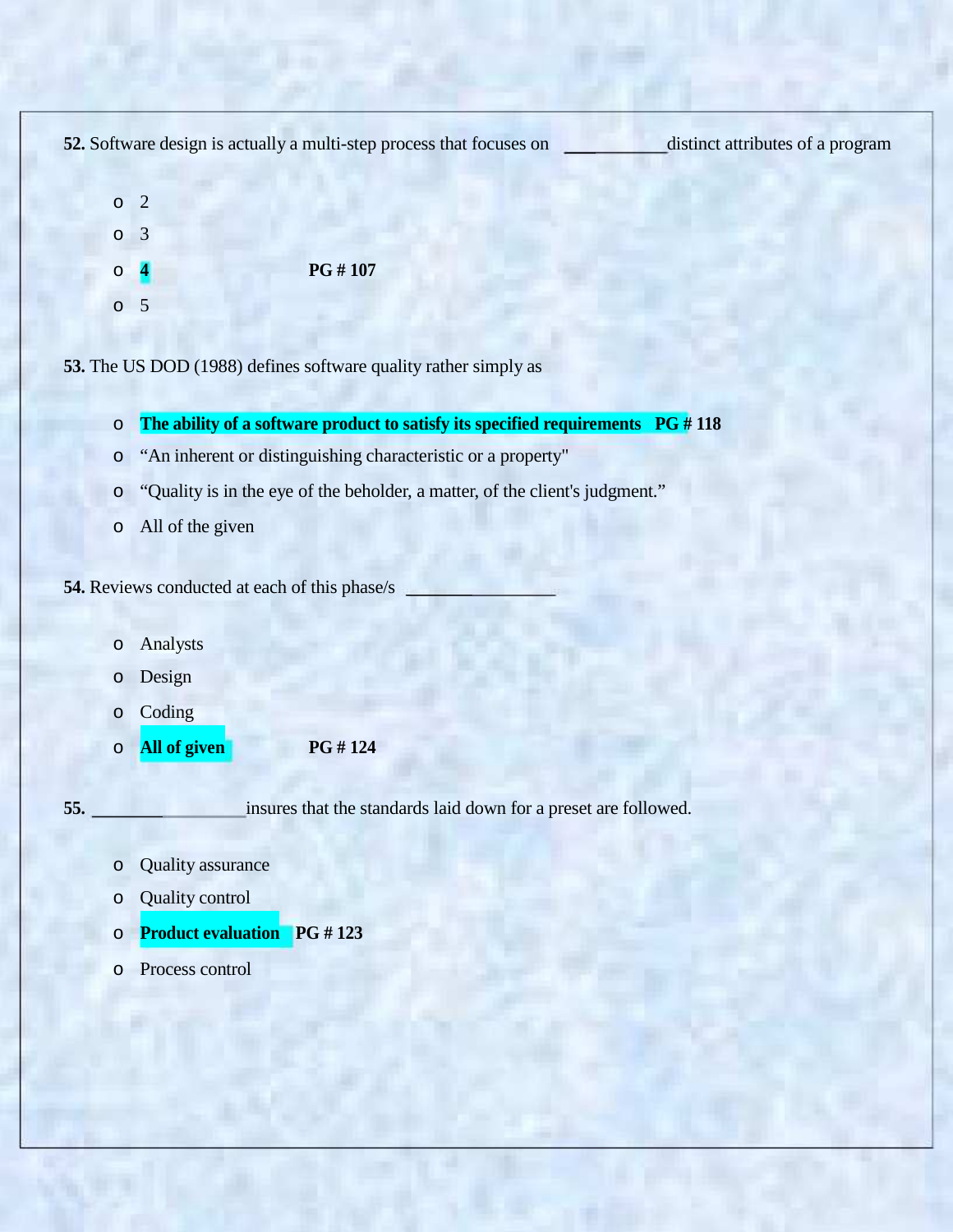**56.** These all are Product Operation Factors except

- o Reliability
- o Efficiency
- o **Testability PG # 120**
- o Integrity
- **57.** Auditing is activity of
	- o Construction
	- o Design
	- o SCM **PG # 109**
	- o Testing
- **58.** McCall (MCC77) and his colleagues proposed some software quality factors based on most important aspects of a software product:
	- o Product operation
	- o Product revision and
	- o Product transition
	- o **All of the given PG # 120**

**59.** The British Standards Institution(1986) has stated the quality as

- o The ability of a software product to satisfy its specified requirements
- o "An inherent or distinguishing characteristic or a property"
- o **"Quality is in the eye of the beholder, a matter, of the client's judgment PG # 118**
- o All of the given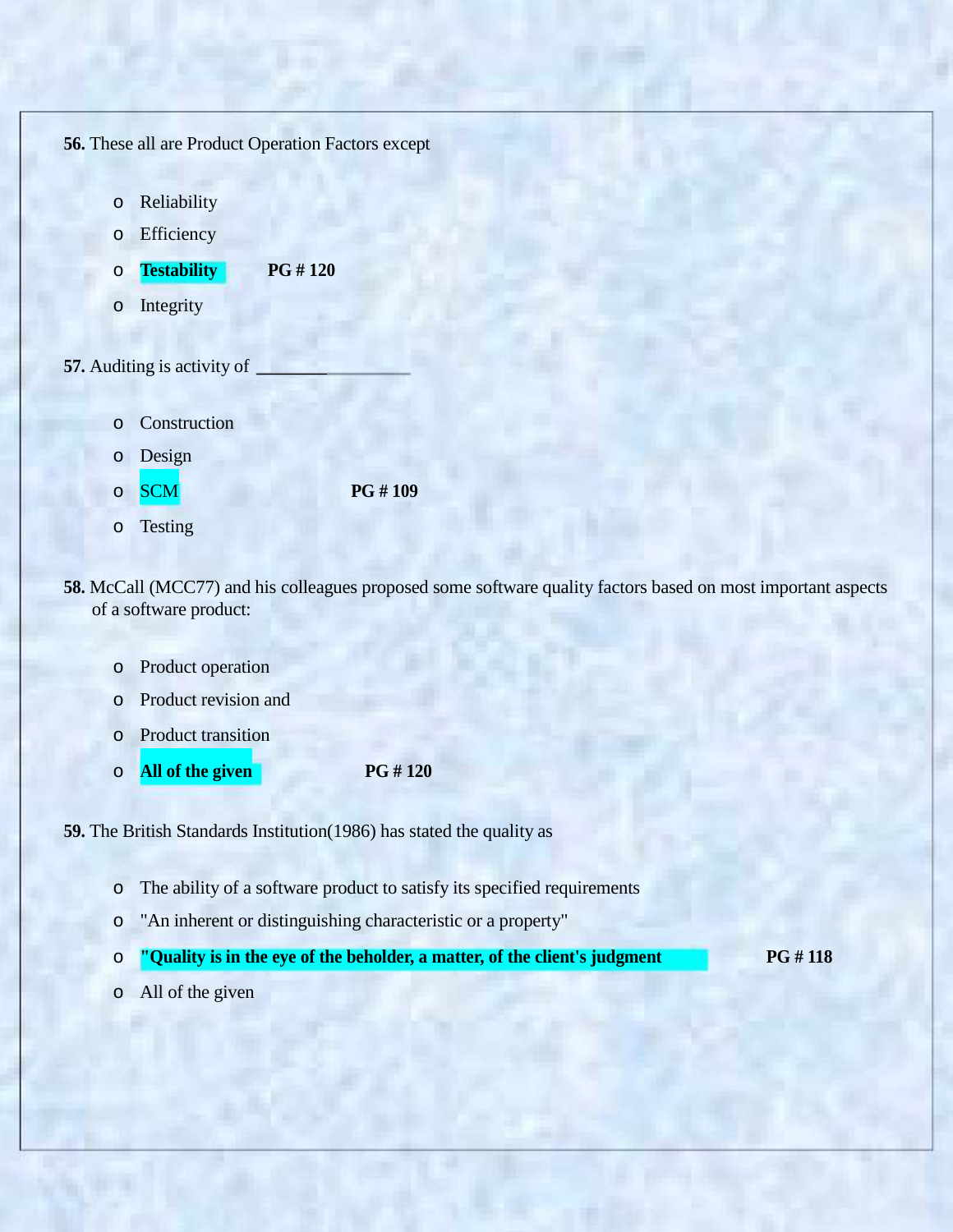

- o **SQA PG # 122**
- o Design
- o Testing
- o All of given
- **61.** Configuration control tools include
	- o Automatic version control
	- o Change control tools
	- o Monitoring, auditing and registration support utilities
	- o **All of given PG # 116**
- **62.** McCall (MCC77) and his colleagues proposed some software quality factors based on most important aspects of a software product:
	- o 4 o **3 PG # 120** o 6 o 5

Note: Give me a feedback and your Suggestion also If you find any mistake in mcqz plz inform me Viva Contact us Page on our Site. And tell me your answer with references.

> For More Solved Papers By Arslan Visit Our Website : **Www.pakeducation4u.com**